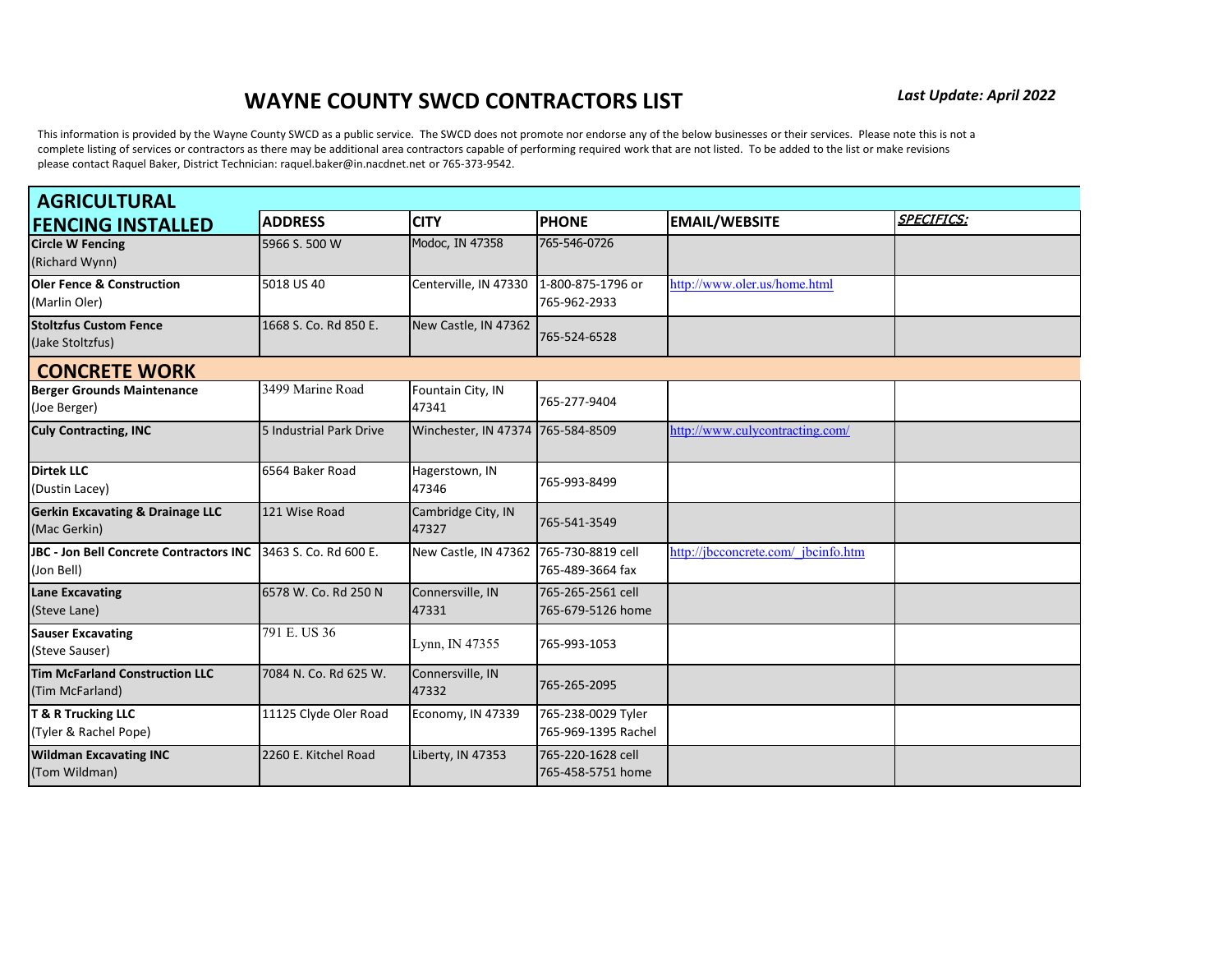|                                                                                    | <b>WAYNE COUNTY SWCD CONTRACTORS LIST</b> |                                        |                                          | Page 2                            |                   |
|------------------------------------------------------------------------------------|-------------------------------------------|----------------------------------------|------------------------------------------|-----------------------------------|-------------------|
| <b>DRAINAGE</b>                                                                    |                                           |                                        |                                          |                                   |                   |
|                                                                                    | <b>ADDRESS</b>                            | <b>CITY</b>                            | <b>PHONE</b>                             | <b>EMAIL/WEBSITE</b>              | <b>SPECIFICS:</b> |
| <b>Andy Lawyer</b>                                                                 | 9515 Cain Road                            | Hagerstown, IN 47346                   | 765-545-0677                             |                                   |                   |
| <b>Bleill Excavating &amp; Farm Drainage</b><br>(John Bleill)                      | 11902 Boundary Road                       | Fountain City, IN<br>47341             | 765-914-2088                             |                                   |                   |
| <b>Clark Farm Drainage</b><br>(Bob Clark)                                          | 2055 S. Co. Rd 125 W                      | New Castel, IN 47362 317-694-9167 cell | 765-593-9037 office                      | http://www.clarkfarmdrainage.com/ |                   |
| <b>Culy Contracting, INC</b><br>(Bruce Culy)                                       | 5 Industrial Park Drive                   | Winchester, IN 47374 765-584-8509 work | 765-546-0356 cell                        | http://www.culycontracting.com/   |                   |
| Cy Schwieterman INC<br>(Doug Schwieterman)                                         | 4240 State Route 49                       | Arcanum, OH 45304                      | 937-548-3965                             | https://cys-inc.com/              |                   |
| <b>Gerkin Excavating &amp; Drainage LLC</b><br>(Mac Gerkin)                        | 121 Wise Road                             | Cambridge City, IN<br>47327            | 765-541-3549                             |                                   |                   |
| <b>Holtkamp INC</b><br>(Ryan Holtkamp)                                             | 3695 S. 550 E                             | Greensburg, IN 47240 812-593-0980 cell | 812-593-0980 work                        |                                   |                   |
| <b>Lane Excavating</b><br>(Steve Lane)                                             | 6578 W. Co. Rd 250 N                      | Connersville, IN<br>47331              | 765-265-2561 cell<br>765-679-5126 home   |                                   |                   |
| M & C Drainage LLC<br>(Mark Lawyer)                                                | 1330 S. Wilbur Wright Rd                  | New Castle, IN 47362                   | 765-545-0498                             |                                   |                   |
| <b>Macy Construction</b><br>(Don Macy)                                             | 10095 Middle Road                         | Fountain City, IN<br>47341             | 765-914-3079                             |                                   |                   |
| <b>Proficient Drainage &amp; Excavation</b><br><b>INC</b> (Brad Craw, Josh Clouse) | 178 S. Co. Rd. 400 W.                     | Winchester, IN 47394                   | 765-730-6695 Brad<br>765-967-0257 Josh   |                                   |                   |
| <b>Sasser Excavation &amp; Drainage, LLC</b><br>(Brendon Sasser)                   | 3609 N Henry Road                         | Connersville, IN<br>47331              | 765-265-0196                             | brendonsasser@yahoo.com           |                   |
| <b>Sauser Excavating</b><br>(Steve Sauser)                                         | 791 E. US 36                              | Lynn, IN $47355$                       | 765-993-1053                             |                                   |                   |
| <b>Taylor Construction</b><br>(Terry Taylor)                                       | 5700 Dixon Road                           | Eaton, OH 45320                        | 937-456-4759                             |                                   |                   |
| <b>Thurston Farms</b><br>(Don Thurston)                                            | 7933 Gifford Road                         | Fountain City, IN<br>47341             | 765-847-2304                             |                                   |                   |
| <b>Tim McFarland Construction LLC</b><br>(Tim McFarland)                           | 7084 N. Co. Rd 625 W.                     | Connersville, IN<br>47332              | 765-265-2095                             |                                   |                   |
| Watershed Management of Indiana LLC 7659 S. Co. Rd 325 E<br>(John Pickering)       |                                           | Lewisville, IN 47352                   | 765-524-0220 cell<br>765-332-2660 office |                                   |                   |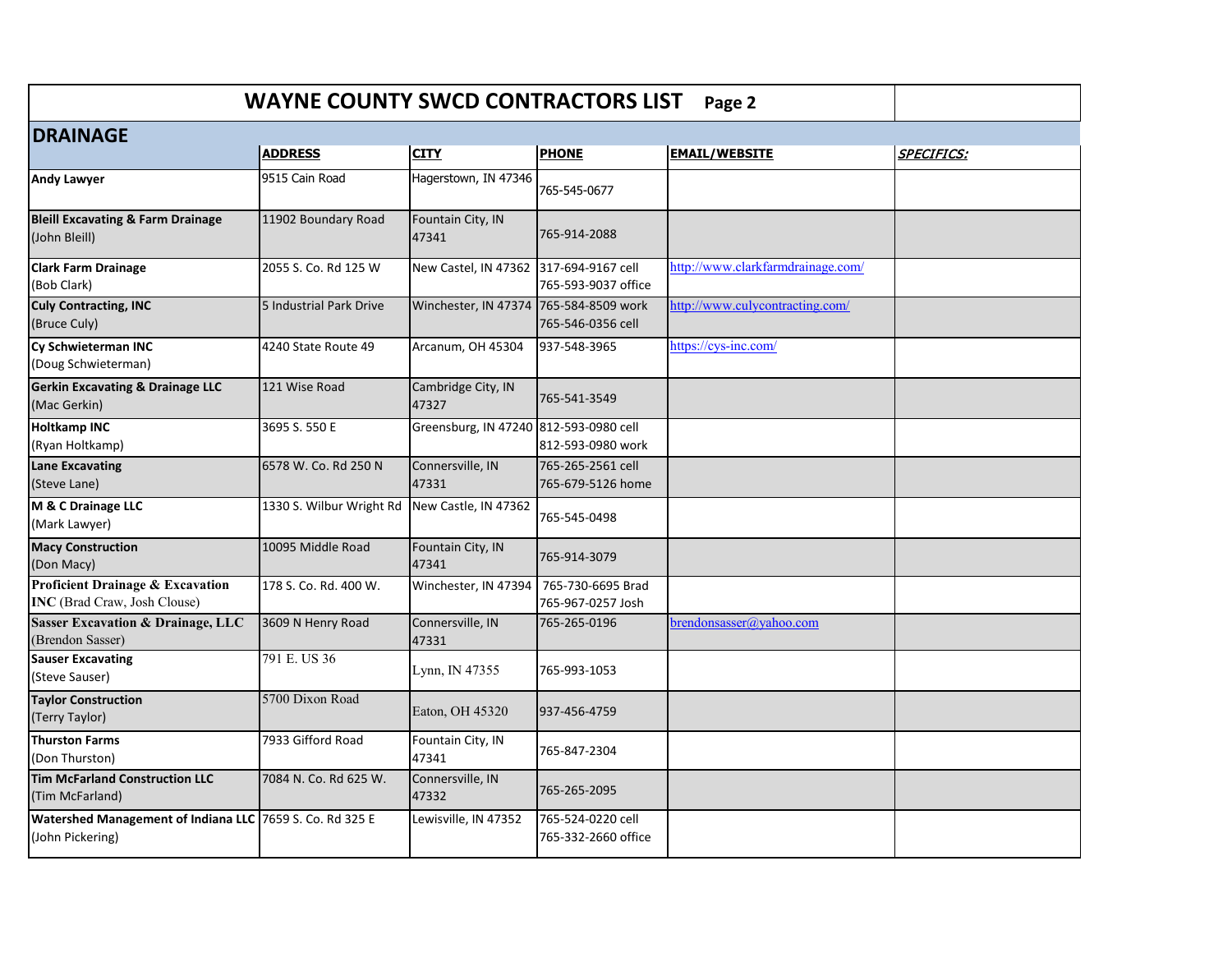| <b>DRAINAGE</b> continued                                     | <b>ADDRESS</b>                            | <b>CITY</b>                            | <b>PHONE</b>                           | <b>EMAIL/WEBSITE</b>            | <b>SPECIFICS:</b>                                                                                      |
|---------------------------------------------------------------|-------------------------------------------|----------------------------------------|----------------------------------------|---------------------------------|--------------------------------------------------------------------------------------------------------|
| <b>Wise Excavating</b><br>(Bill Wise)                         | 1893 N Hawkinsville Road Connersville, IN | 47331                                  | 765-265-3639 cell<br>765-825-0116 work |                                 |                                                                                                        |
| <b>EARTHWORK/</b>                                             |                                           |                                        |                                        |                                 |                                                                                                        |
| <b>EXCAVATION</b>                                             | <b>ADDRESS</b>                            | <b>CITY</b>                            | <b>PHONE</b>                           | <b>EMAIL/WEBSITE</b>            | <b>SPECIFICS:</b>                                                                                      |
| <b>Andy Lawyer</b>                                            | 9515 Cain Road                            | Hagerstown, IN 47346                   | 765-545-0677                           |                                 | Excavator, Grade Stabilization<br>Structures, Erosion Control                                          |
| <b>Berger Grounds Maintenance</b><br>(Joe Berger)             | 3499 Marine Road                          | Fountain City, IN<br>47341             | 765-277-9404                           |                                 | Excavator, Grade Stabilization<br>Structures, Erosion Control<br><b>Blanket Installation</b>           |
| <b>Bleill Excavating &amp; Farm Drainage</b><br>(John Bleill) | 11902 Boundary Road                       | Fountain City, IN<br>47341             | 765-914-2088                           |                                 | Excavator, Grade Stabilization<br>Structures, Erosion Control<br><b>Blanket Installation</b>           |
| <b>Culy Contracting, INC</b><br>(Bruce Culy)                  | 5 Industrial Park Drive                   | Winchester, IN 47374 765-584-8509 work | 765-546-0356 cell                      | http://www.culycontracting.com/ | Excavator, Grade Stabilization<br>Structures, Erosion Control<br><b>Blanket Installation</b>           |
| Cy Schwieterman INC<br>(Doug Schwieterman)                    | 4240 State Route 49                       | Arcanum, OH 45304                      | 937-548-3965                           | https://cys-inc.com/            | Excavator, Grade Stabilization<br>Structures, Erosion Control<br><b>Blanket Installation</b>           |
| <b>Dirtek LLC</b><br>(Dustin Lacey)                           | 6564 Baker Road                           | Hagerstown, IN<br>47346                | 765-993-8499                           |                                 | Excavator, Grade Stabilization<br>Structures, Erosion Control<br>Blanket Installation, Ditch<br>Mowing |
| <b>Gerkin Excavating &amp; Drainage LLC</b><br>(Mac Gerkin)   | 121 Wise Road                             | Cambridge City, IN<br>47327            | 765-541-3549                           |                                 | Excavator, Grade Stabilization<br>Structures, Erosion Control<br><b>Blanket Installation</b>           |
| <b>Hetisimer &amp; Son Excavating</b><br>(Allen Hetisimer)    | 1917 Mineral Springs<br>Road              | Greens Fork, IN<br>47345               | 765-914-7929 cell<br>765-886-5499 home |                                 | Excavator, Grade Stabilization<br>Structures, Erosion Control<br><b>Blanket Installation</b>           |
| <b>Lane Excavating</b><br>(Steve Lane)                        | 6578 W. Co. Rd 250 N                      | Connersville, IN<br>47331              | 765-265-2561 cell<br>765-679-5126 home |                                 | Excavator, Grade Stabilization<br>Structures, Erosion Control<br><b>Blanket Installation</b>           |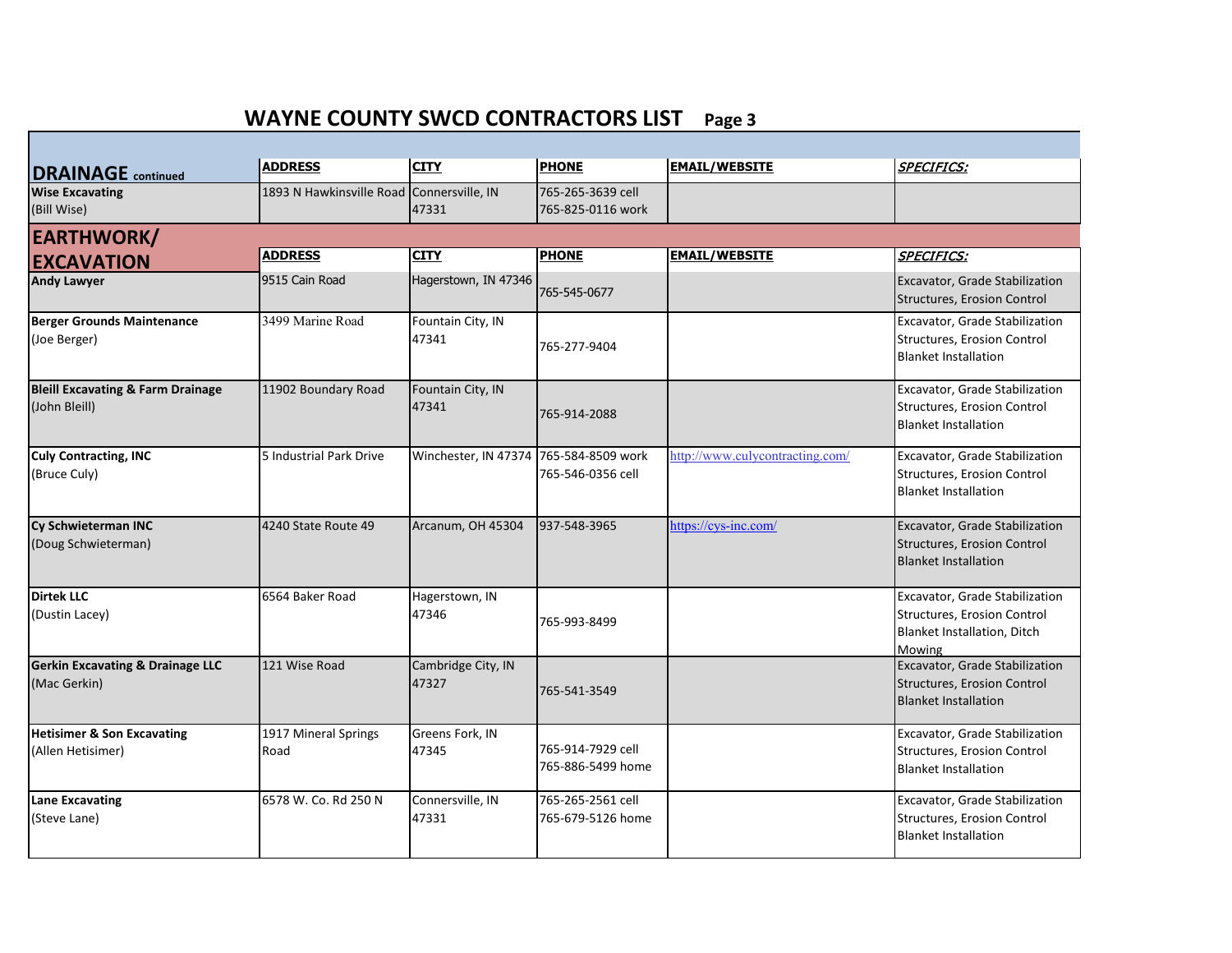| <b>EXCAVATION</b> continued                                                                  |                              |                                       |                                           |                         |                                                                                                                |  |
|----------------------------------------------------------------------------------------------|------------------------------|---------------------------------------|-------------------------------------------|-------------------------|----------------------------------------------------------------------------------------------------------------|--|
|                                                                                              | <b>ADDRESS</b>               | <b>CITY</b>                           | <b>PHONE</b>                              | <b>EMAIL/WEBSITE</b>    | <b>SPECIFICS:</b>                                                                                              |  |
| M & C Drainage LLC<br>(Mark Lawyer)                                                          | 1330 S. Wilbur Wright Rd     | New Castle, IN 47362                  | 765-545-0498                              |                         | Excavator, Grade Stabilization<br>Structures, Erosion Control<br><b>Blanket Installation</b>                   |  |
| <b>Macy Construction</b><br>(Don Macy)                                                       | 10095 Middle Road            | Fountain City, IN<br>47341            | 765-914-3079                              |                         | Excavator, Grade Stabilization<br>Structures, Erosion Control<br><b>Blanket Installation</b>                   |  |
| <b>Proficient Drainage &amp; Excavation</b><br>INC (Max Jennings, Brad Craw, Josh<br>Clouse) | 35 N. 300 W.                 | Winchester, IN 47394 765-546-0681 Max | 765-730-6695 Brad<br>765-967-0257 Josh    |                         | Excavator, Grade Stabilization<br>Structures, Erosion Control<br>Blanket Installation,<br>Utility/Ditch Mowing |  |
| <b>Sasser Excavation &amp; Drainage, LLC</b><br>(Brendon Sasser)                             | 3609 N Henry Road            | Connersville, IN<br>47331             | 765-265-0196                              | brendonsasser@yahoo.com |                                                                                                                |  |
| <b>Sauser Excavating</b><br>(Steve Sauser)                                                   | 791 E. US 36                 | Lynn, IN 47355                        | 765-993-1053                              |                         | <b>Excavator, Grade Stabilization</b><br>Structures, Erosion Control<br><b>Blanket Installation</b>            |  |
| T & R Trucking LLC<br>(Tyler & Rachel Pope)                                                  | 11125 Clyde Oler Road        | Economy, IN 47339                     | 765-238-0029 Tyler<br>765-969-1395 Rachel |                         | Excavator                                                                                                      |  |
| <b>Tim McFarland Construction LLC</b><br>(Tim McFarland)                                     | 7084 N. Co. Rd 625 W.        | Connersville, IN<br>47332             | 765-265-2095                              |                         | Excavator, Grade Stabilization<br><b>Structures, Erosion Control</b>                                           |  |
| <b>Tom Delk</b>                                                                              | 60 Overman Road              | Fountain City, IN<br>47341            | 765-914-7919                              |                         | Excavator, Grade Stabilization<br>Structures, Erosion Control                                                  |  |
| <b>Taylor Construction</b><br>(Terry Taylor)                                                 | 5700 Dixon Road              | Eaton, OH 45320                       | 937-456-4759                              |                         | Excavator, Grade Stabilization<br><b>Structures</b>                                                            |  |
| <b>Watershed Management of Indiana LLC</b><br>(John Pickering)                               | 7659 S. Co. Rd 325 E         | Lewisville, IN 47352                  | 765-524-0220 cell<br>765-332-2660 office  |                         | Excavator, Grade Stabilization<br>Structures, Erosion Control<br><b>Blanket Installation</b>                   |  |
| <b>Webb's Land Solutions</b><br>(Brandon Webb)                                               | 10637 S. 850 W               | Losantville, IN 47354                 | 765-524-9107                              |                         |                                                                                                                |  |
| <b>Wildman Excavating INC</b><br>(Tom Wildman)                                               | 2260 E. Kitchel Road         | Liberty, IN 47353                     | 765-220-1628 cell<br>765-458-5751 home    |                         | Excavator                                                                                                      |  |
| <b>Wise Excavating</b><br>(Bill Wise)                                                        | 1893 N. Hawkinsville<br>Road | Connersville, IN<br>47331             | 765-265-3639 cell<br>765-825-0116 work    |                         | Grade Stabilization Structures,<br><b>Erosion Control Blanket</b><br>Installation                              |  |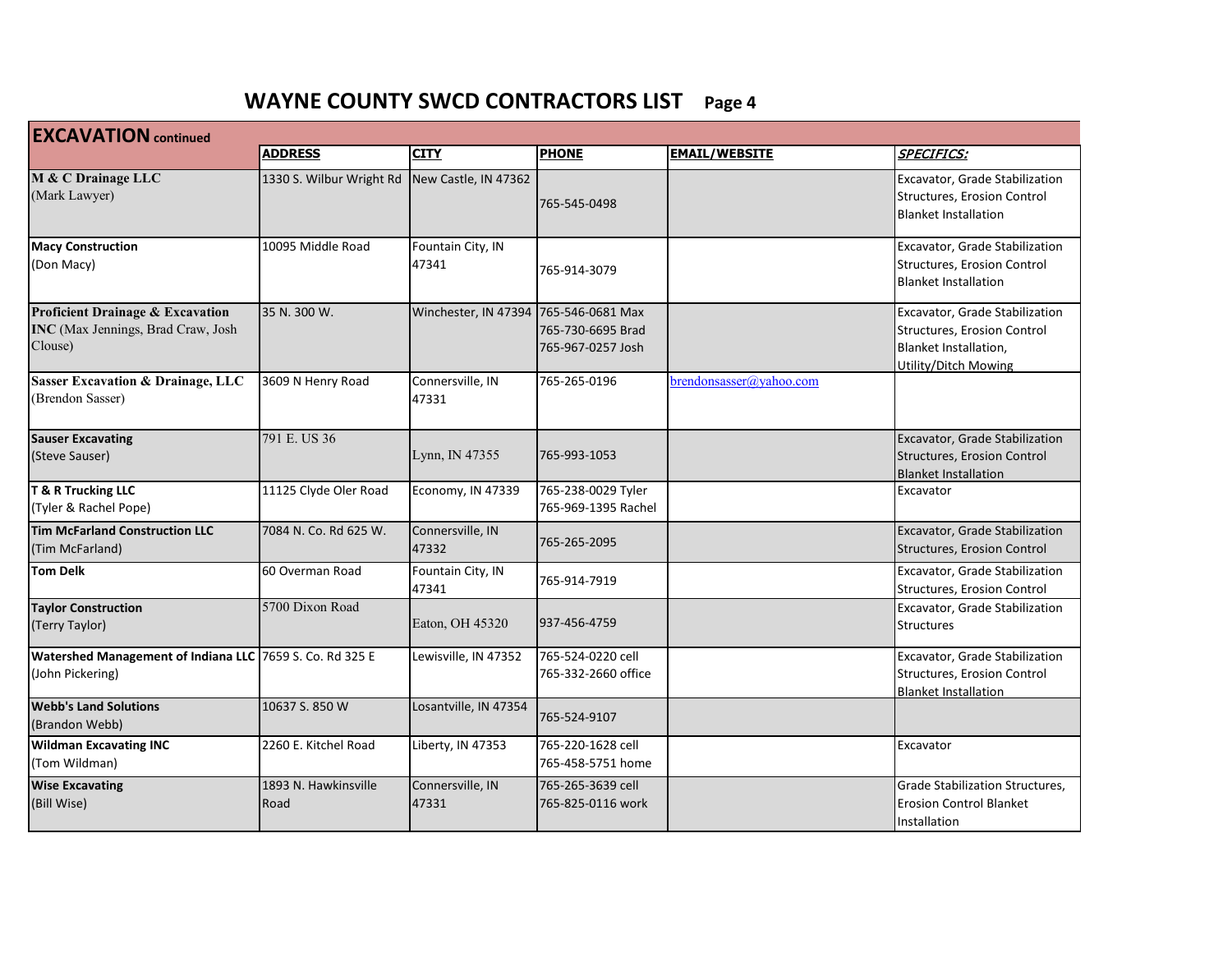| <b>FORESTRY/BRUSH</b>                                                                        |                                                      |                                       |                                        |                                                                 |                                                                |
|----------------------------------------------------------------------------------------------|------------------------------------------------------|---------------------------------------|----------------------------------------|-----------------------------------------------------------------|----------------------------------------------------------------|
| <b>MANAGEMENT</b>                                                                            | <b>ADDRESS</b>                                       | <b>CITY</b>                           | <b>PHONE</b>                           | <b>EMAIL/WEBSITE</b>                                            | <b>SPECIFICS:</b>                                              |
| <b>Webb's Land Solutions</b><br>(Brandon Webb)                                               | 10637 S. 850 W                                       | Losantville, IN 47354                 | 765-524-9107                           |                                                                 | Land clearing, underbrushing,<br>forestry mulching             |
| <b>Hoosier Forestry Consultants</b><br>(David Vadas)                                         | 4297 E. Farr Road                                    | Bloomington, IN<br>47408              | 812-361-1759 cell<br>812-323-8347 home |                                                                 |                                                                |
| <b>Clean Slate Brush Control LLC</b><br>(Tim Martin)                                         | 2321 West County RD 500 Spiceland, IN 47385<br>South |                                       | 765-465-6207                           | cleanlate brush control@gmail.com<br>cleanslatebrushcontrol.com | Invasive species removal, trails,<br>land clearing, fence rows |
| <b>LIVESTOCK WATERING</b>                                                                    |                                                      |                                       |                                        |                                                                 |                                                                |
| <b>SYSTEMS INSTALLED</b>                                                                     |                                                      |                                       |                                        |                                                                 |                                                                |
| <b>Berger Grounds Maintenance</b><br>(Joe Berger)                                            | 3499 Marine Road                                     | Fountain City, IN<br>47341            | 765-277-9404                           |                                                                 |                                                                |
| <b>Bleill Excavating &amp; Farm Drainage</b><br>(John Bleill)                                | 11902 Boundary Road                                  | Fountain City, IN<br>47341            | 765-914-2088                           |                                                                 |                                                                |
| <b>Dirtek LLC</b><br>(Dustin Lacey)                                                          | 6564 Baker Road                                      | Hagerstown, IN<br>47346               | 765-993-8499                           |                                                                 |                                                                |
| <b>Gerkin Excavating &amp; Drainage LLC</b><br>(Mac Gerkin)                                  | 121 Wise Road                                        | Cambridge City, IN<br>47327           | 765-541-3549                           |                                                                 |                                                                |
| Lane Excavating<br>(Steve Lane)                                                              | 6578 W. Co. Rd 250 N                                 | Connersville, IN<br>47331             | 765-265-2561 cell<br>765-679-5126 home |                                                                 |                                                                |
| <b>Macy Construction</b><br>(Don Macy)                                                       | 10095 Middle Road                                    | Fountain City, IN<br>47341            | 765-914-3079                           |                                                                 |                                                                |
| <b>Proficient Drainage &amp; Excavation</b><br>INC (Max Jennings, Brad Craw, Josh<br>Clouse) | 35 N. 300 W.                                         | Winchester, IN 47394 765-546-0681 Max | 765-730-6695 Brad<br>765-967-0257 Josh |                                                                 |                                                                |
| <b>Sauser Excavating</b><br>(Steve Sauser)                                                   | 791 E. US 36                                         | Lynn, IN 47355                        | 765-993-1053                           |                                                                 |                                                                |
| <b>Taylor Construction</b><br>(Terry Taylor)                                                 | 5700 Dixon Road                                      | Eaton, OH 45320                       | 937-456-4759                           |                                                                 |                                                                |
| <b>Tim McFarland Construction LLC</b><br>(Tim McFarland)                                     | 7084 N. Co. Rd 625 W.                                | Connersville, IN<br>47332             | 765-265-2095                           |                                                                 |                                                                |
| <b>Tom Delk</b>                                                                              | 60 Overman Road                                      | Fountain City, IN<br>47341            | 765-914-7919                           |                                                                 |                                                                |